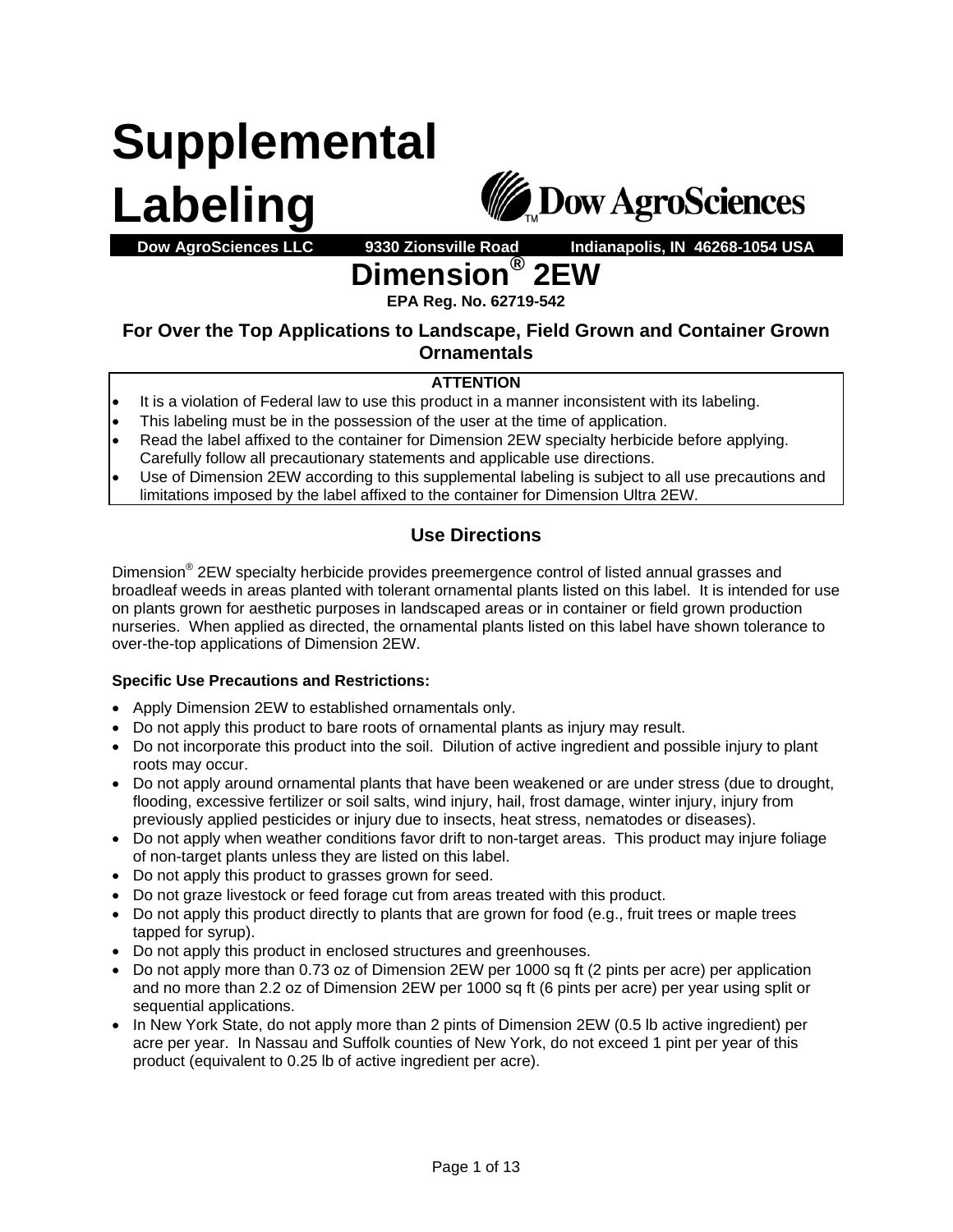**Treatment of Ornamental Species Not Listed on the Label for Dimension 2EW:** It is impossible to evaluate tolerance to this product on all ornamental plant species or varieties or under all possible growing conditions. Users who wish to use Dimension 2EW on ornamental species not recommended on this label may determine the suitability for use by treating a small number of ornamental plants at a recommended rate. Prior to treatment of larger areas, treated plants should be observed for any symptoms of herbicidal injury, such as foliar damage, reduced vigor or stand reduction, during 30 to 60 days of normal growing conditions to determine if the treatment is non-injurious.

## **Application Directions**

Apply Dimension 2EW as a directed spray in established ornamentals or as a broadcast over-the-top spray to certain established ornamentals (see ornamental plant listing). Make directed sprays to the soil at the base of the ornamentals.

To reduce injury potential:

- Apply product with calibrated equipment using a minimum of 2 gallons of water per 1000 sq. ft.
- Shortly after application apply overhead irrigation to activate the herbicide and wash Dimension 2EW from plant surface onto soil surface.
- In the spring when buds are rapidly growing and expanding, over the top application of Dimension 2EW may temporarily injure new growth of desirable plants. To reduce the possibility of injury at this time, wait to apply Dimension 2EW over the top of newly emerged vegetation until it has hardened off, unless your experience indicates that the ornamental plant will not be injured by the over the top application.
- Do not apply to plants that are under stress such as heat, drought or frost damage.

Dimension 2EW is a preemergence herbicide that controls weeds during germination. Dimension 2EW does not control emerged broadleaf or grass weeds except crabgrass up to tillering stage of growth. Apply prior to germination of target weeds to bare ground. Optimum weed control is obtained when applications are made to soil that is free of clods, weeds and debris such as leaves. Prior to applying, control existing vegetation by cultivation, hand weeding, or use of a postemergence herbicide. After applying Dimension 2EW, excessive soil disruption may breakdown the herbicide barrier. Minimal surface disruption such as raking should not break down the herbicide barrier. Following transplanting, care must be taken that soil or planting mixes have settled firmly through irrigation, rainfall or packing and that there are no cracks that would allow direct contact of this product to the plant roots or plant injury may occur.

### **Application Rates**

Apply Dimension 2EW prior to germination of target weed species. Make sequential applications at 3 to 4 month intervals for extended preemergence weed control. Do not exceed maximum use rates per year.

When treating a small area, apply Dimension 2EW with a calibrated sprayer that assures accurate, uniform spray distribution. In general, Dimension 2EW should be thoroughly mixed with clean water at 0.5 to 0.73 oz of product per 1000 sq ft per application and applied at 20 to 40 psi in a minimum of 1 gallon of water per 1000 sq ft.

| <b>Equivalent Rates of Dimension 2EW</b> |                   |                  |                          |  |  |  |  |
|------------------------------------------|-------------------|------------------|--------------------------|--|--|--|--|
| (pt/acre)                                | $(oz/1000$ sa ft) | $(oz/100$ sa ft) | $(mL/100 \text{ sq ft})$ |  |  |  |  |
|                                          | 0.73              | ).073            |                          |  |  |  |  |

#### **Tolerant Ornamentals**

When applied as directed under the conditions described on this label, ornamentals listed below have shown tolerance in field trials.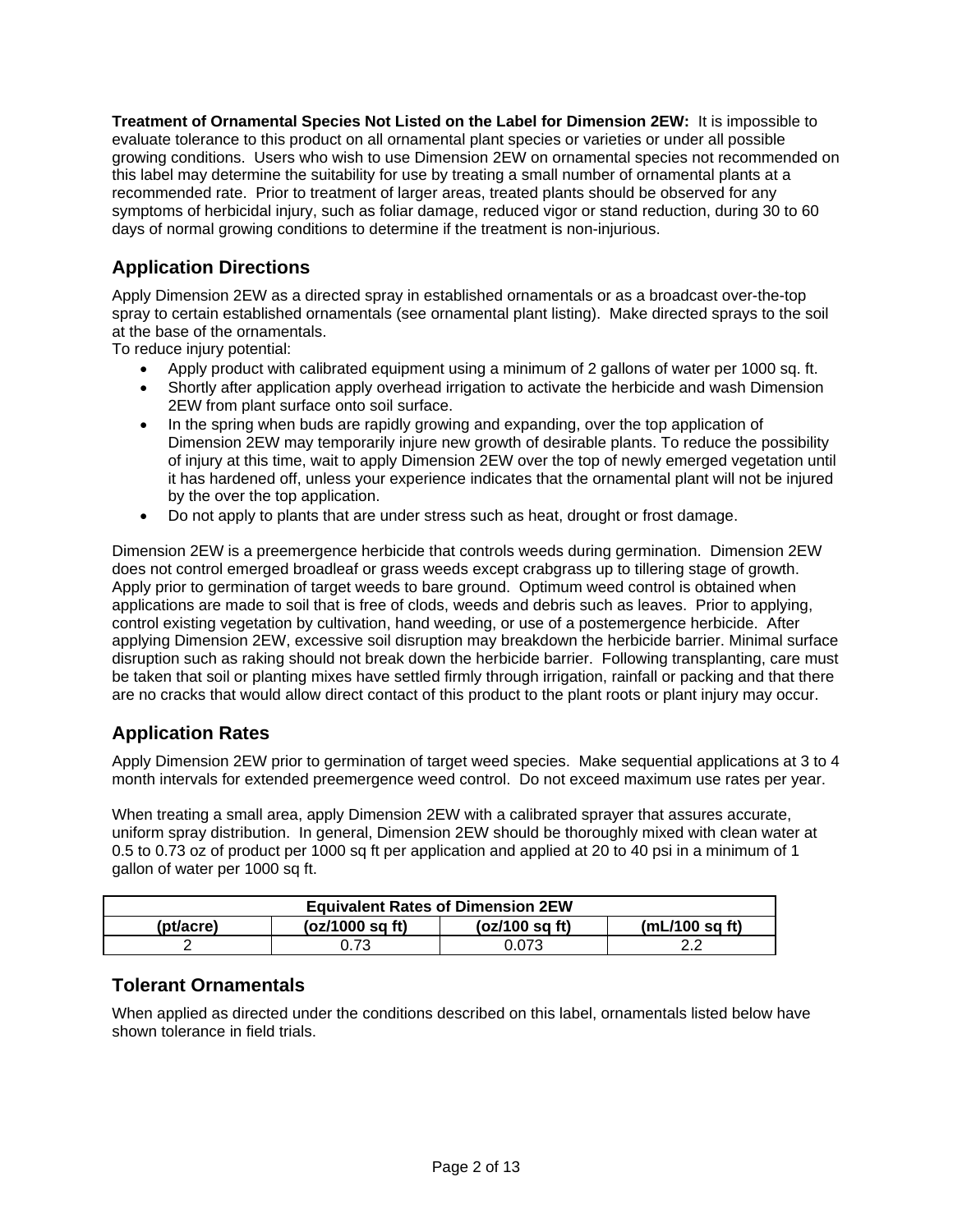|                                                             |                                                                                                                                                                                                                                                                         | Acceptable<br><b>Application Method</b><br>Noted by a (X) |                                                                                                                                                                                                   | <b>Application to</b><br>Field/Landscape or<br><b>Container Grown</b><br><b>Ornamentals Noted by a</b><br>(X) |                                                                                                                                                                                                                                                                                               |
|-------------------------------------------------------------|-------------------------------------------------------------------------------------------------------------------------------------------------------------------------------------------------------------------------------------------------------------------------|-----------------------------------------------------------|---------------------------------------------------------------------------------------------------------------------------------------------------------------------------------------------------|---------------------------------------------------------------------------------------------------------------|-----------------------------------------------------------------------------------------------------------------------------------------------------------------------------------------------------------------------------------------------------------------------------------------------|
| <b>Name</b>                                                 | <b>Tolerant Cultivars</b>                                                                                                                                                                                                                                               | Over the<br><b>Top</b>                                    | <b>Directed</b>                                                                                                                                                                                   | <b>Container</b><br>Grown                                                                                     | Field/<br>Landscape<br>Grown                                                                                                                                                                                                                                                                  |
| abelia, dwarf<br>(Abelia x grandiflora)                     | nana                                                                                                                                                                                                                                                                    |                                                           | X                                                                                                                                                                                                 |                                                                                                               | X                                                                                                                                                                                                                                                                                             |
| abyssinian red banana<br>(Ensete ventricosum)               | maureli                                                                                                                                                                                                                                                                 | X                                                         | X                                                                                                                                                                                                 | X                                                                                                             | X                                                                                                                                                                                                                                                                                             |
| Ajuga carpet bugle<br>(Ajuga reptans)<br>(Ajuga genevensis) | bronze<br>bronze beauty                                                                                                                                                                                                                                                 |                                                           | x<br>X                                                                                                                                                                                            |                                                                                                               | X<br>X                                                                                                                                                                                                                                                                                        |
| almond, flowering<br>(Prunus gladulosa)                     |                                                                                                                                                                                                                                                                         |                                                           | x                                                                                                                                                                                                 |                                                                                                               | X                                                                                                                                                                                                                                                                                             |
| apple <sup>†</sup><br>(Malus pumila)                        |                                                                                                                                                                                                                                                                         |                                                           | x                                                                                                                                                                                                 |                                                                                                               | X                                                                                                                                                                                                                                                                                             |
| arborvitae<br>(Thuja occidentalis)                          | nigra<br>pyramidalis<br>smaragh<br>techny<br>woodwardii                                                                                                                                                                                                                 |                                                           | x<br>x<br>X<br>x<br>x                                                                                                                                                                             |                                                                                                               | X<br>X<br>X<br>$\pmb{\mathsf{x}}$<br>$\pmb{\mathsf{x}}$                                                                                                                                                                                                                                       |
| arborvitae, dwarf golden<br>(Thuja orientalis)              | aurea nana                                                                                                                                                                                                                                                              | $\boldsymbol{\mathsf{x}}$                                 | X                                                                                                                                                                                                 | $\pmb{\mathsf{x}}$                                                                                            | $\pmb{\mathsf{x}}$                                                                                                                                                                                                                                                                            |
| ash, green<br>(Fraxinus pennsylvanica)                      |                                                                                                                                                                                                                                                                         |                                                           | X                                                                                                                                                                                                 |                                                                                                               | X                                                                                                                                                                                                                                                                                             |
| ash, autumn purple<br>(Fraxinus americana)                  | autumn purple                                                                                                                                                                                                                                                           |                                                           | X                                                                                                                                                                                                 |                                                                                                               | X                                                                                                                                                                                                                                                                                             |
| aster, Chinese<br>(Callistephus chinensis)                  | dwarf queen                                                                                                                                                                                                                                                             |                                                           | X                                                                                                                                                                                                 |                                                                                                               | X                                                                                                                                                                                                                                                                                             |
| azalea<br>(Rhododendron spp.)<br>azalea, flame              | brilliant<br>buccaneer<br>carror<br>chimes (Belgian)<br>Elsie Lee<br>exbury<br>fashion<br>hardijzer beauty<br>hershey red<br>higasa<br>hinocrimson<br>Holland (hybrid)<br><b>Marion Lee</b><br>northern lights<br>orange cup<br>orchid lights<br>snow<br>southern charm |                                                           | x<br>X<br>X<br>X<br>Χ<br>x<br>X<br>$\pmb{\mathsf{x}}$<br>X<br>X<br>$\pmb{\mathsf{X}}$<br>$\pmb{\mathsf{x}}$<br>x<br>x<br>X<br>$\pmb{\mathsf{X}}$<br>$\pmb{\mathsf{x}}$<br>$\pmb{\mathsf{X}}$<br>X |                                                                                                               | X<br>X<br>X<br>X<br>$\pmb{\times}$<br>X<br>X<br>$\pmb{\mathsf{X}}$<br>$\pmb{\mathsf{x}}$<br>$\pmb{\mathsf{x}}$<br>$\pmb{\mathsf{x}}$<br>$\pmb{\mathsf{x}}$<br>$\pmb{\mathsf{x}}$<br>$\pmb{\mathsf{x}}$<br>$\pmb{\mathsf{x}}$<br>$\mathsf{x}$<br>$\pmb{\mathsf{x}}$<br>$\pmb{\mathsf{X}}$<br>X |
| (Rhododendron<br>calendulaceum)                             |                                                                                                                                                                                                                                                                         |                                                           |                                                                                                                                                                                                   |                                                                                                               |                                                                                                                                                                                                                                                                                               |
| azalea, kirishima<br>(Rhododendron obtusum)                 |                                                                                                                                                                                                                                                                         |                                                           | X                                                                                                                                                                                                 |                                                                                                               | X                                                                                                                                                                                                                                                                                             |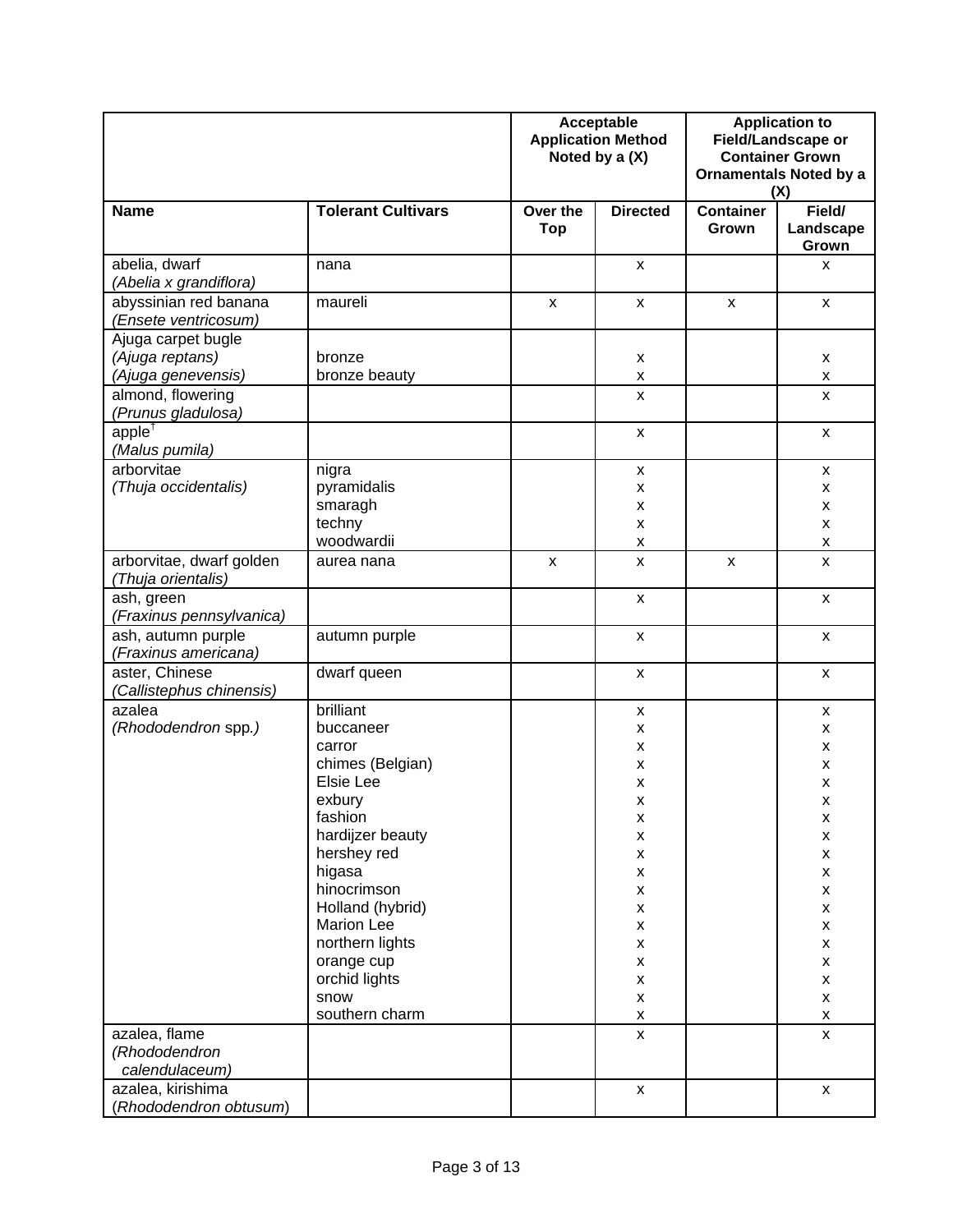| bamboo, heavenly                         | compacta           |                           | X                         |                           | X                                                  |
|------------------------------------------|--------------------|---------------------------|---------------------------|---------------------------|----------------------------------------------------|
| (Nandina domestica)                      | nana               |                           | х                         |                           | x                                                  |
| barberry, Japanese                       | aurea              |                           | $\pmb{\mathsf{x}}$        |                           | X                                                  |
| (Berberis thunbergii)                    | dwarf pygmy        |                           | X                         |                           | x                                                  |
|                                          | green              |                           | X                         |                           | X                                                  |
|                                          | kobold             |                           | $\pmb{\mathsf{x}}$        |                           | X                                                  |
|                                          | pygmy red          |                           | $\pmb{\mathsf{x}}$        |                           | X                                                  |
|                                          | rose glow          |                           | $\pmb{\times}$            |                           | $\pmb{\times}$                                     |
| barberry, purple                         | atropurpurea       |                           | X                         |                           | x                                                  |
| (Berberis thunbergii var                 |                    |                           |                           |                           |                                                    |
| atropurpurea)<br>basket flower           |                    |                           |                           |                           |                                                    |
|                                          |                    |                           | $\pmb{\mathsf{x}}$        |                           | X                                                  |
| (Gaillardia grandiflora)                 |                    |                           |                           |                           |                                                    |
| beach grass                              |                    |                           | $\pmb{\mathsf{X}}$        |                           | $\pmb{\mathsf{X}}$                                 |
| (Ammophila breviligulata)                |                    |                           |                           |                           |                                                    |
| bearberry (common)                       | Massachusetts      |                           | $\pmb{\mathsf{x}}$        |                           | X                                                  |
| (Arctostaphylos uva-ursi)                |                    |                           |                           |                           |                                                    |
| bee balm                                 |                    |                           | $\pmb{\mathsf{x}}$        |                           | $\pmb{\mathsf{X}}$                                 |
| (Monarda didyma)                         |                    |                           |                           |                           |                                                    |
| begonia                                  |                    |                           | $\boldsymbol{\mathsf{x}}$ |                           | $\pmb{\mathsf{X}}$                                 |
| (Begonia spp.)                           |                    |                           |                           |                           |                                                    |
| birch, river                             |                    |                           | $\pmb{\mathsf{x}}$        |                           | $\pmb{\mathsf{X}}$                                 |
| (Betula nigra)                           |                    |                           |                           |                           |                                                    |
| blackeyed Susan                          | goldstrum          |                           | $\boldsymbol{\mathsf{x}}$ |                           | $\pmb{\mathsf{X}}$                                 |
| (Rudbeckia hirta)                        |                    |                           |                           |                           |                                                    |
| blanket flower                           |                    |                           | $\boldsymbol{\mathsf{x}}$ |                           | $\pmb{\mathsf{X}}$                                 |
| <i>(Gaillardia</i> spp.)                 |                    |                           |                           |                           |                                                    |
| blue fescue                              |                    |                           | $\pmb{\mathsf{x}}$        |                           | $\pmb{\mathsf{X}}$                                 |
| (Festuca ovina)                          |                    |                           |                           |                           |                                                    |
| blueberry <sup>†</sup>                   | bluecrop           |                           | $\boldsymbol{\mathsf{x}}$ |                           | $\pmb{\mathsf{X}}$                                 |
| (Vaccinium spp.)                         | blue jay           |                           | X                         |                           | x                                                  |
|                                          | Jersey             |                           | $\boldsymbol{\mathsf{x}}$ |                           | $\pmb{\times}$                                     |
|                                          | north blue         |                           | $\pmb{\mathsf{X}}$        |                           | $\pmb{\times}$                                     |
|                                          | northland          |                           | X                         |                           | Χ<br>$\overline{\mathsf{x}}$                       |
| bottlebrush                              | Little John        | $\boldsymbol{\mathsf{x}}$ | $\pmb{\mathsf{X}}$        | $\boldsymbol{\mathsf{x}}$ |                                                    |
| (Callistemon citrinus)                   |                    |                           |                           |                           |                                                    |
| bougainvillea                            | James Walker       |                           | $\pmb{\mathsf{x}}$        |                           | $\pmb{\mathsf{x}}$                                 |
| (Bougainvillea spectabilis)              | Scarlet O' Hara    | X                         | X                         | Χ                         | $\overline{\mathsf{x}}$<br>$\overline{\mathsf{x}}$ |
| boxwood                                  | japonica           |                           | $\mathsf{x}$              |                           |                                                    |
| (Buxus microphylla)                      |                    |                           |                           |                           |                                                    |
| boxwood, green beauty                    | green beauty       | X                         | $\pmb{\times}$            | X                         | $\boldsymbol{\mathsf{x}}$                          |
| (Buxus microphylla                       |                    |                           |                           |                           |                                                    |
| japonica)                                |                    |                           |                           |                           |                                                    |
| boxwood, welleri<br>(Buxus sempervirens) | winter gem         | $\mathsf{x}$              | $\mathsf{X}$              | $\mathsf{x}$              | $\mathsf{x}$                                       |
|                                          |                    |                           |                           |                           |                                                    |
| broom                                    |                    |                           |                           |                           |                                                    |
| (Cytisus scoparius)                      | moonlight          |                           | X                         |                           | X                                                  |
| (Genista pilosa)                         | Vancouver gold     |                           | X                         |                           | X                                                  |
| camellia                                 |                    |                           |                           |                           |                                                    |
| (Camellia japonica)                      | debutante          |                           | X                         |                           | x                                                  |
|                                          | mathotiana supreme | X                         | $\pmb{\mathsf{x}}$        | x                         | X                                                  |
| (Camellia sasanqua)                      | chansonette        |                           | X                         |                           | X                                                  |
|                                          | setsukgekka        | $\pmb{\mathsf{X}}$        | $\pmb{\mathsf{x}}$        | X                         | X                                                  |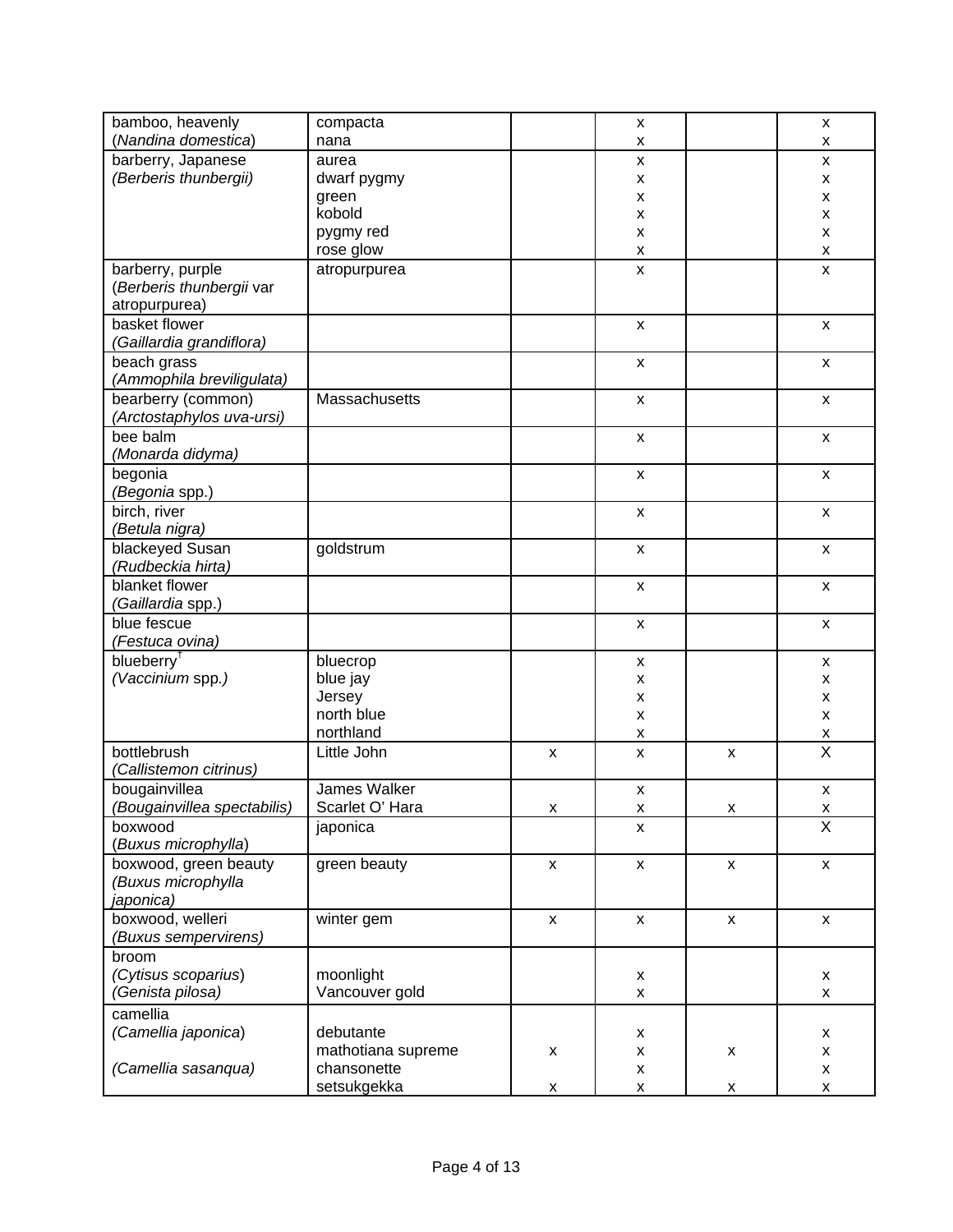| candytuft                   | snow white              |   | X                         |   | X                         |
|-----------------------------|-------------------------|---|---------------------------|---|---------------------------|
| (Iberis sempervirens)       |                         |   |                           |   |                           |
| carex, variegated           |                         |   | $\mathsf{x}$              |   | $\mathsf{x}$              |
| (Carex spp.)                |                         |   |                           |   |                           |
| carpet bugle                |                         |   |                           |   |                           |
| (Ajuga reptans)             | bronze                  |   | X                         |   | х                         |
| (Ajuga genevensis)          | bronze beauty           |   | X                         |   | X                         |
| cedar, red                  |                         |   | $\mathsf{x}$              |   | X                         |
| (Juniperus virginiana)      |                         |   |                           |   |                           |
| celosia                     |                         |   | $\pmb{\mathsf{x}}$        |   | $\boldsymbol{\mathsf{x}}$ |
| (Celosia spp.)              |                         |   |                           |   |                           |
|                             |                         |   |                           |   |                           |
| centaura                    |                         |   | $\pmb{\mathsf{x}}$        |   | $\boldsymbol{\mathsf{x}}$ |
| (Centaurea montana)         |                         |   |                           |   |                           |
| cockscomb, plumosa          | scarlet plumosa         |   | $\boldsymbol{\mathsf{x}}$ |   | $\boldsymbol{\mathsf{x}}$ |
| (Celosia cristata)          |                         |   |                           |   |                           |
| coleus                      | red kewpie              |   | $\pmb{\mathsf{x}}$        |   | $\boldsymbol{\mathsf{x}}$ |
| (Coleus blumei)             |                         |   |                           |   |                           |
| columbine                   |                         |   | $\pmb{\times}$            |   | $\boldsymbol{\mathsf{x}}$ |
| (Aquilegia spp.)            |                         |   |                           |   |                           |
| coneflower, purple          |                         |   |                           |   |                           |
|                             |                         |   | $\pmb{\times}$            |   | X                         |
| (Echinacea purpurea)        | magnus purple           | X | X                         | х | X                         |
| copper leaf                 |                         |   | $\mathsf{x}$              |   | $\mathsf{x}$              |
| (Acalypha wilkesiana)       |                         |   |                           |   |                           |
| coreopsis                   | moonbeam                |   | $\pmb{\times}$            |   | X                         |
| (Coreopsis spp.)            |                         |   |                           |   |                           |
| corn flower                 |                         |   | $\pmb{\times}$            |   | X                         |
| <i>(Centaurea</i> spp.)     |                         |   |                           |   |                           |
| cotoneaster                 |                         |   | $\pmb{\times}$            |   | X                         |
| (Cotoneaster apiculatus)    |                         |   |                           |   |                           |
|                             |                         |   |                           |   |                           |
| coyotebrush                 |                         |   | $\pmb{\times}$            |   | X                         |
| (Baccharis pilularis)       |                         |   |                           |   |                           |
| cycad                       |                         |   | $\pmb{\times}$            |   | X                         |
| (Cycas revoluta)            |                         |   |                           |   |                           |
| cypress, bald               |                         |   | $\pmb{\times}$            |   | $\boldsymbol{\mathsf{x}}$ |
| (Taxodium distichum)        |                         |   |                           |   |                           |
| cypress, Italian            | glauca                  |   | X                         |   | X                         |
| (Cupressus sempervirens)    |                         |   |                           |   |                           |
| cypress, Japanese false     | gracilis                |   | x                         |   | X                         |
| (Chamaecyparis obtusa)      |                         |   |                           |   |                           |
| cypress, leyland            |                         |   | $\mathsf{x}$              |   | $\mathsf{x}$              |
|                             |                         |   |                           |   |                           |
| (Cupressocyparis leylandii) |                         |   |                           |   |                           |
| hybrid                      |                         |   |                           |   |                           |
| daffodil                    | <b>King Alfred</b>      |   | $\mathsf{x}$              |   | $\mathsf{x}$              |
| (Narcissus spp.)            |                         |   |                           |   |                           |
| daylilly                    | Aztec gold              |   | $\pmb{\mathsf{X}}$        |   | X                         |
| (Hemerocallis spp.)         | bright yellow (hybrid)  |   | $\pmb{\mathsf{x}}$        |   | X                         |
|                             | single gold (evergreen) |   | $\pmb{\mathsf{x}}$        |   | $\pmb{\mathsf{X}}$        |
|                             | Wilson's yellow         |   | $\pmb{\mathsf{x}}$        |   | $\pmb{\mathsf{X}}$        |
| dianthus (sweet William)    |                         |   | X                         |   | $\mathsf{x}$              |
| (Dianthus spp.)             |                         |   |                           |   |                           |
| delphinium                  |                         |   |                           |   |                           |
|                             | magic fountain          |   | X                         |   | X                         |
| (Delphinium spp.)           |                         |   |                           |   |                           |
| dogwood                     |                         |   | X                         |   | X                         |
| (Cornus florida)            |                         |   |                           |   |                           |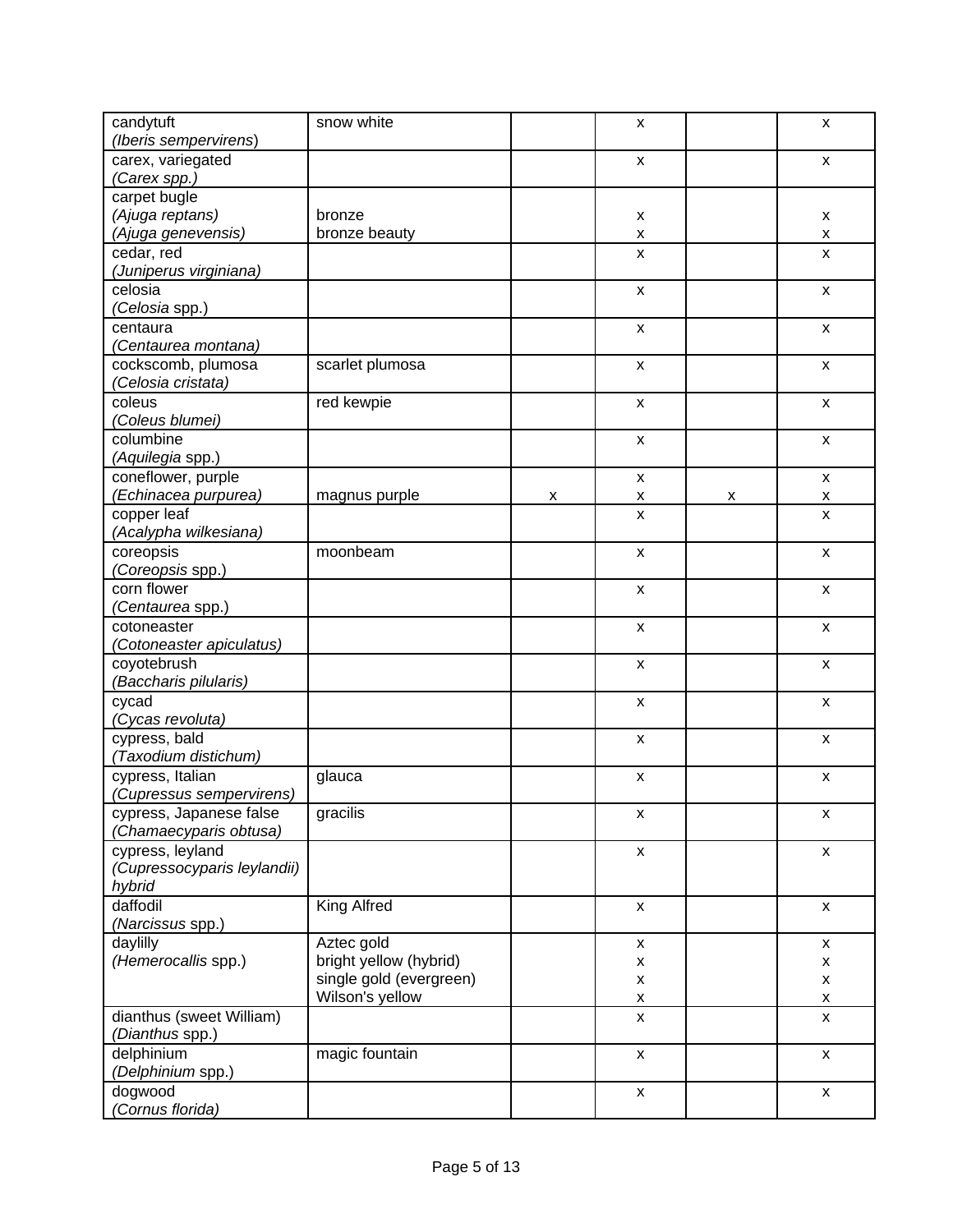| dogwood, American<br>(Cornus sericea)                                                                                        | flavarimea                                                                             |                           | X                                                  |                           | X                                                       |
|------------------------------------------------------------------------------------------------------------------------------|----------------------------------------------------------------------------------------|---------------------------|----------------------------------------------------|---------------------------|---------------------------------------------------------|
| Douglas fir<br>(Pseudotsuga menziesii)                                                                                       |                                                                                        |                           | $\mathsf{x}$                                       |                           | $\mathsf{x}$                                            |
| dusty miller<br>(Senecio cineraria)                                                                                          |                                                                                        | $\pmb{\mathsf{X}}$        | $\mathsf{x}$                                       | $\boldsymbol{\mathsf{x}}$ | $\mathsf{x}$                                            |
| elm<br>(Ulmus parvifolia)                                                                                                    | drake                                                                                  |                           | $\mathsf{x}$                                       |                           | $\mathsf{x}$                                            |
| eulaliagrass<br>(Miscanthus sinensis)                                                                                        | maiden grass                                                                           | $\boldsymbol{\mathsf{x}}$ | $\mathsf{x}$                                       | $\pmb{\mathsf{X}}$        | $\mathsf{x}$                                            |
| euonymus<br>(Euonymus japonicus)<br>(Euonymus fortunei)                                                                      | Argenteo-variegata<br>Auereomarginata<br>colorata<br>emerald gaiety<br>emerald n' gold |                           | x<br>X<br>X<br>$\pmb{\times}$<br>$\pmb{\times}$    |                           | X<br>x<br>X<br>$\pmb{\mathsf{x}}$<br>$\pmb{\mathsf{x}}$ |
|                                                                                                                              | gold edge<br>gold princess                                                             |                           | $\pmb{\mathsf{x}}$<br>$\pmb{\times}$               |                           | X<br>x                                                  |
|                                                                                                                              | Manhattan                                                                              | $\pmb{\mathsf{x}}$        | X                                                  | X                         | X                                                       |
|                                                                                                                              | silver king<br>tricolor                                                                |                           | X<br>X                                             |                           | X<br>X                                                  |
|                                                                                                                              | vegetus                                                                                |                           | X                                                  |                           | X                                                       |
| euryops, green leaved<br>(Euryops pectinatus)                                                                                | viridis                                                                                | $\pmb{\mathsf{X}}$        | X                                                  | $\pmb{\times}$            | X                                                       |
| fan palm, European<br>(Chamaerops humilis)                                                                                   |                                                                                        |                           | $\mathsf{x}$                                       |                           | $\mathsf{x}$                                            |
| fan palm, Mexican<br>(Washingtonia robusta)                                                                                  |                                                                                        |                           | $\mathsf{x}$                                       |                           | $\mathsf{x}$                                            |
| fern (various)<br>(Asparagus spp.)                                                                                           |                                                                                        |                           | X                                                  |                           | X                                                       |
| fescue<br>(Festuca glauca)                                                                                                   |                                                                                        |                           | $\mathsf{x}$                                       |                           | $\mathsf{x}$                                            |
| fetterbush<br>(Leucothoe fontanesiana)                                                                                       | rainbow                                                                                |                           | X                                                  |                           | X                                                       |
| ficus<br>(Ficus retusa)                                                                                                      | nitidia                                                                                |                           | $\pmb{\mathsf{X}}$                                 |                           | $\mathsf{x}$                                            |
| fir fraser<br>(Abies fraseri)                                                                                                |                                                                                        |                           | $\mathsf{x}$                                       |                           | $\mathsf{x}$                                            |
| Forsythia<br>(Forsythia x 'Arnold Dwarf)<br>(Forsythia viridissima)<br>(Forsythia xintermedia)<br>(Forsythia x 'Meadowlark') | arnold dwarf<br>bronxensis dwarf<br>lynwood gold<br>meadowlark                         |                           | X<br>$\pmb{\mathsf{X}}$<br>$\pmb{\mathsf{X}}$<br>X |                           | X<br>X<br>X<br>$\mathsf{x}$                             |
| (Forsythia x intermedia)                                                                                                     | spring glory                                                                           | $\mathsf{x}$              | X                                                  | $\pmb{\times}$            | X                                                       |
| (Forsythia suspensa)                                                                                                         | weeping                                                                                |                           | X                                                  |                           | X                                                       |
| fountain grass, purple<br>(Pennisetum setaceum)                                                                              | rubrum                                                                                 | $\mathsf{x}$              | $\mathsf{x}$                                       | $\mathsf{x}$              | X                                                       |
| fuchsia<br>(Fuchsia spp.)                                                                                                    |                                                                                        |                           | $\pmb{\mathsf{x}}$                                 |                           | $\mathsf{x}$                                            |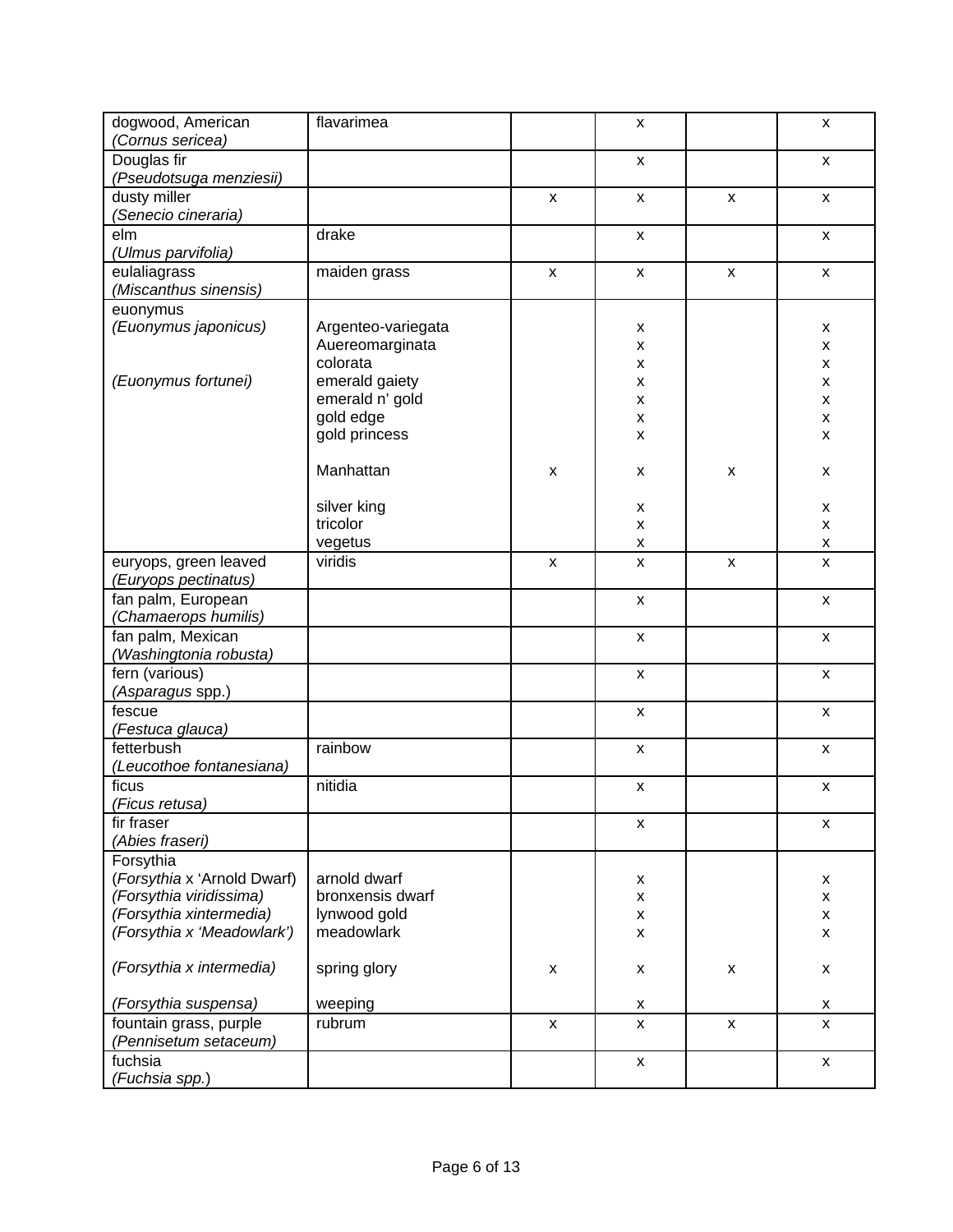| galium<br>(Galium ordoratum)                        |                          |                    | x                       |                    | X                       |
|-----------------------------------------------------|--------------------------|--------------------|-------------------------|--------------------|-------------------------|
| gardenia<br>(Gardenia jasminoides)                  | mystery<br>radicans      |                    | $\pmb{\times}$<br>x     |                    | $\mathsf{x}$<br>X       |
|                                                     | white gem                | x                  | X                       | x                  | X                       |
| Garlic, variegated society<br>(Thulbaghia violacea) | variegata                | $\pmb{\mathsf{x}}$ | $\pmb{\times}$          | X                  | $\pmb{\mathsf{X}}$      |
| geranium<br>(Pelargonium x hortorum)                |                          |                    | $\pmb{\times}$          |                    | $\mathsf{x}$            |
| gum<br>(Eucalyptus citriodora)                      |                          |                    | $\pmb{\times}$          |                    | $\pmb{\mathsf{X}}$      |
| hawthorn                                            | cockspur white           |                    | $\pmb{\times}$          |                    | $\mathsf{x}$            |
| (Crataegus spp.)                                    | crimson cloud            |                    | x                       |                    | X                       |
|                                                     | enchantress              |                    | $\pmb{\times}$          |                    | $\pmb{\mathsf{x}}$      |
|                                                     | <b>Jack Evans</b>        |                    | x                       |                    | $\pmb{\mathsf{X}}$      |
|                                                     | Washington white         |                    | X                       |                    | $\pmb{\mathsf{X}}$      |
| hawthorn, Indian<br>(Rhaphiolepsis indica)          | ballerina                | X                  | x                       | X                  | $\pmb{\mathsf{X}}$      |
| heather, twisted<br>(Erica cinerea)                 | Mediterranean pink       |                    | $\pmb{\mathsf{x}}$      |                    | $\mathsf{x}$            |
| hemlock, Canada<br>(Tsuga canadensis)               |                          |                    | $\pmb{\times}$          |                    | $\mathsf{x}$            |
| hibiscus                                            | blue bird                |                    | $\pmb{\mathsf{X}}$      |                    | $\mathsf{x}$            |
| (Hibiscus spp.)                                     | brilliant                |                    | x                       |                    | $\pmb{\mathsf{x}}$      |
|                                                     | hula girl                |                    | X                       |                    | $\pmb{\mathsf{X}}$      |
| holly                                               |                          |                    |                         |                    |                         |
| (Ilex x 'Nellie R. Stevens')                        | Nellie R. Stevens        | X                  | X                       | X                  | X                       |
| (Ilex x attenuata)                                  | fosteri                  |                    | x                       |                    | X                       |
|                                                     | Savannah                 |                    | $\pmb{\times}$          |                    | $\pmb{\mathsf{x}}$      |
| holly, blue                                         | blue boy                 |                    | $\pmb{\mathsf{X}}$      |                    | $\pmb{\mathsf{x}}$      |
| (llex x meserveae)                                  | blue girl<br>China girl  |                    | x                       |                    | X                       |
| holly, cassine                                      |                          | $\pmb{\times}$     | X<br>$\pmb{\mathsf{X}}$ | x                  | X<br>$\pmb{\times}$     |
| (llex cassine)                                      |                          |                    |                         |                    |                         |
| holly, Chinese                                      | burfordii                |                    | X                       |                    | $\pmb{\mathsf{x}}$      |
| (llex cornuta)                                      | needlepoint              |                    | x                       |                    | x                       |
| holly, Japanese                                     | compacta<br>hellerie     |                    | X                       |                    | $\pmb{\mathsf{X}}$      |
| (Ilex crenata)                                      | Japanese northern beauty |                    | $\pmb{\mathsf{X}}$      |                    | $\pmb{\mathsf{X}}$      |
|                                                     | steeds                   | X                  | X<br>X                  | X                  | X<br>$\pmb{\mathsf{X}}$ |
| holly, yaupon                                       |                          |                    | X                       |                    | $\mathsf{x}$            |
| (Ilex vomitoria)                                    |                          |                    |                         |                    |                         |
| honeysuckle                                         |                          |                    |                         |                    |                         |
| (Lonicera xylosteum)                                | Claveyí dwarf            |                    | x                       |                    | X                       |
| (Lonicera japonica)                                 | halliana                 |                    | X                       |                    | X                       |
| (Lonicera tatarica)                                 | Canadian white           |                    | X                       |                    | $\mathsf{x}$            |
|                                                     | Zabelli                  |                    | X                       |                    | $\pmb{\mathsf{x}}$      |
| hosta                                               |                          |                    |                         |                    |                         |
| (Hosta sieboldii)                                   |                          |                    | X                       |                    | X                       |
| (Hosta lancifolia)                                  | albo marginata           |                    | $\pmb{\mathsf{X}}$      |                    | $\pmb{\mathsf{x}}$      |
| ice plant                                           |                          | $\mathsf{x}$       | X                       | $\pmb{\mathsf{X}}$ | $\mathsf{x}$            |
| (Carpobrotus edulis)                                |                          |                    |                         |                    |                         |
| ice plant, white trailing                           |                          | X                  | $\pmb{\mathsf{X}}$      | $\pmb{\mathsf{X}}$ | X                       |
| (Delosperma alba)                                   |                          |                    |                         |                    |                         |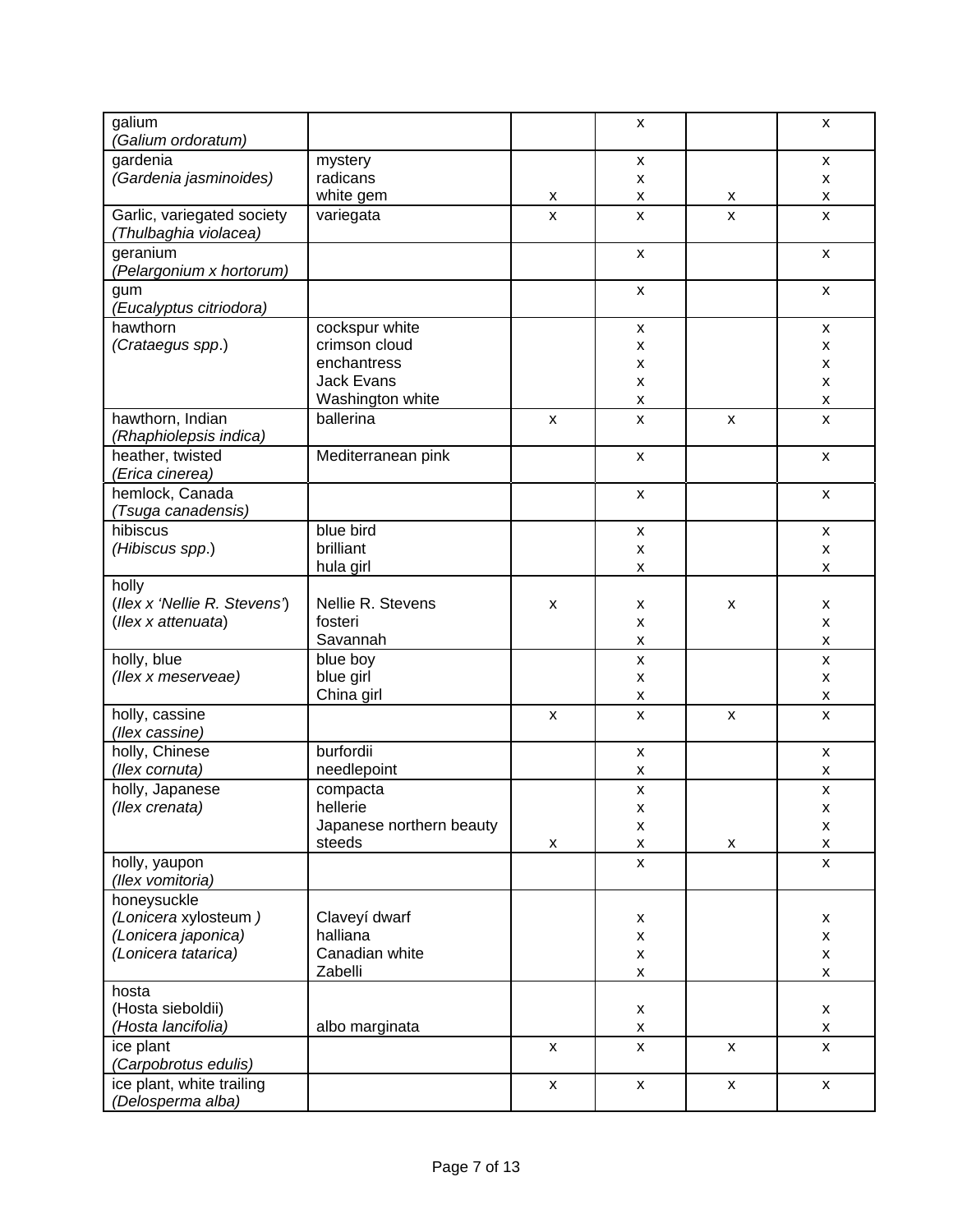| impatiens<br>(Impatiens spp.)                     |                                 |                    | $\pmb{\mathsf{X}}$                       |                    | X                                        |
|---------------------------------------------------|---------------------------------|--------------------|------------------------------------------|--------------------|------------------------------------------|
| iris<br>(Iris spp)                                | dwarf blue<br>wedgewood         |                    | $\pmb{\mathsf{X}}$<br>$\pmb{\mathsf{X}}$ |                    | $\pmb{\mathsf{x}}$<br>$\pmb{\mathsf{X}}$ |
| ivy, English<br>(Hedera helix)                    | <b>Bulgaria</b><br>thorndale    |                    | $\pmb{\mathsf{X}}$<br>X                  |                    | X<br>X                                   |
| jasmine, Asian<br>(Trachelospermum<br>asiaticum)  |                                 |                    | $\mathsf{x}$                             |                    | $\mathsf{x}$                             |
| jasmine, star<br>(Trachelospermum<br>jasminoides) |                                 |                    | $\pmb{\times}$                           |                    | $\mathsf{x}$                             |
| juniper                                           | Arcadia                         |                    | $\pmb{\mathsf{X}}$                       |                    | $\pmb{\mathsf{X}}$                       |
| (Juniperus spp.)                                  | Armstrong<br>bar harbor         |                    | X<br>X                                   |                    | X<br>$\pmb{\mathsf{x}}$                  |
|                                                   | blue chip                       |                    | $\pmb{\mathsf{x}}$                       |                    | $\pmb{\mathsf{x}}$                       |
|                                                   | blue Pacific                    |                    | $\pmb{\times}$                           |                    | $\pmb{\mathsf{x}}$                       |
|                                                   | blue rug                        |                    | $\pmb{\times}$                           |                    | $\pmb{\mathsf{X}}$                       |
|                                                   | blue star                       |                    | $\pmb{\mathsf{x}}$                       |                    | X                                        |
|                                                   | broadmoor                       |                    | $\pmb{\mathsf{X}}$                       |                    | X                                        |
|                                                   | buffalo                         |                    | $\pmb{\times}$                           |                    | X                                        |
|                                                   | calgary carpet                  |                    | $\pmb{\mathsf{x}}$                       |                    | X                                        |
|                                                   | emerald sea                     |                    | X                                        |                    | X                                        |
|                                                   | emerald spreader                |                    | $\pmb{\times}$                           |                    | X                                        |
|                                                   | endora compacta<br>fruitlandi   |                    | $\pmb{\mathsf{x}}$<br>$\pmb{\mathsf{X}}$ |                    | X<br>X                                   |
|                                                   | green                           |                    | $\pmb{\times}$                           |                    | $\pmb{\times}$                           |
|                                                   | gold tip                        |                    | $\pmb{\times}$                           |                    | $\pmb{\times}$                           |
|                                                   | hetzi                           |                    | $\pmb{\mathsf{x}}$                       |                    | $\pmb{\mathsf{x}}$                       |
|                                                   | hughes                          |                    | $\boldsymbol{\mathsf{x}}$                |                    | X                                        |
|                                                   | Manhattan blue                  |                    | $\pmb{\mathsf{x}}$                       |                    | X                                        |
|                                                   | parsoni                         |                    | $\pmb{\mathsf{x}}$                       |                    | X                                        |
|                                                   | pfitzeriana                     |                    | $\pmb{\mathsf{X}}$                       |                    | X                                        |
|                                                   | plumosa                         |                    | $\pmb{\mathsf{x}}$                       |                    | X                                        |
|                                                   | Prince of Wales                 |                    | $\pmb{\mathsf{x}}$                       |                    | X                                        |
|                                                   | procumbens dwarf                |                    | $\pmb{\times}$                           |                    | X                                        |
|                                                   | San Jose                        |                    | $\pmb{\mathsf{x}}$                       |                    | X                                        |
|                                                   | sargent blue                    |                    | $\pmb{\mathsf{x}}$                       |                    | X                                        |
|                                                   | sargent green<br>scandia        |                    | x<br>X                                   |                    | X<br>$\pmb{\mathsf{x}}$                  |
|                                                   | scopulorum moonglow             |                    | $\pmb{\mathsf{x}}$                       |                    | $\pmb{\mathsf{x}}$                       |
|                                                   | spartan                         |                    | $\pmb{\mathsf{x}}$                       |                    | X                                        |
|                                                   | tamariscifolia                  |                    | $\pmb{\mathsf{X}}$                       |                    | X                                        |
|                                                   | weberi                          |                    | $\pmb{\mathsf{X}}$                       |                    | X                                        |
|                                                   | Youngstown                      |                    | $\pmb{\mathsf{X}}$                       |                    | X                                        |
|                                                   | Yukon belle                     |                    | $\pmb{\mathsf{x}}$                       |                    | $\pmb{\mathsf{x}}$                       |
| juniper<br>(Juniperus chinensis)                  | gold coast                      | $\mathsf{x}$       | $\mathsf{x}$                             | $\pmb{\mathsf{X}}$ | $\mathsf{x}$                             |
|                                                   | torulosa - Hollywood<br>twisted | X                  | X                                        | $\pmb{\mathsf{X}}$ | $\pmb{\mathsf{X}}$                       |
| juniper<br>(Juniperus procumbnes<br>nana)         | prostrate Japanese<br>garden    | $\pmb{\mathsf{X}}$ | $\pmb{\mathsf{x}}$                       | $\pmb{\mathsf{x}}$ | $\pmb{\mathsf{X}}$                       |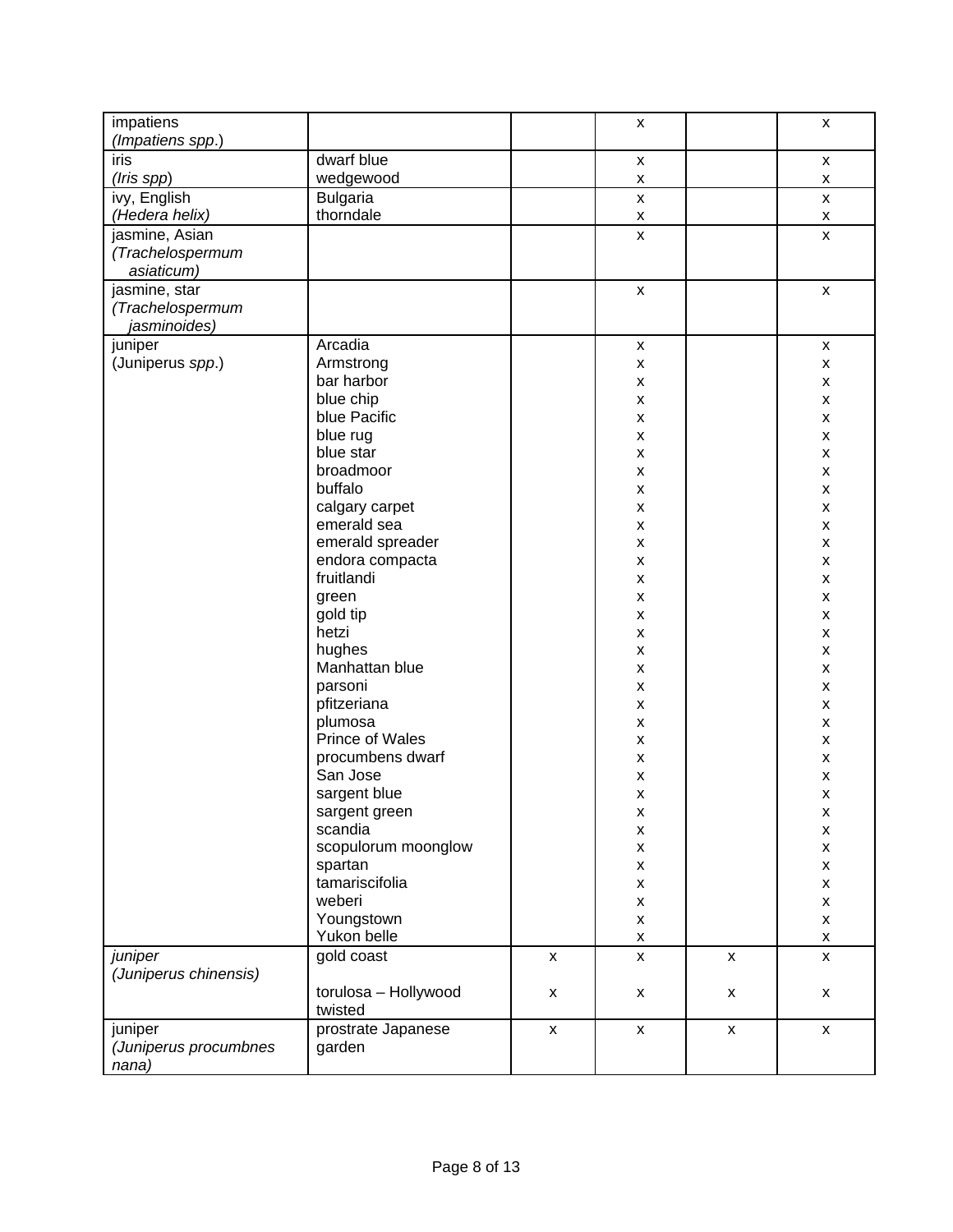| juniper                  | tamarix                | $\boldsymbol{\mathsf{x}}$ | $\boldsymbol{\mathsf{x}}$ | $\pmb{\mathsf{X}}$ | $\mathsf{x}$              |
|--------------------------|------------------------|---------------------------|---------------------------|--------------------|---------------------------|
| (Juniperus sabina        |                        |                           |                           |                    |                           |
| 'tamariscifolia')        |                        |                           |                           |                    |                           |
| juniper                  |                        |                           |                           |                    |                           |
| (Juniperus scopulorum)   | scopulorum skyrocket   | X                         | X                         |                    |                           |
| king palm                |                        | X                         | X                         | X<br>X             | X                         |
| (Archontophoenix         |                        |                           |                           |                    | X                         |
|                          |                        |                           |                           |                    |                           |
| cunninghamiana)          |                        |                           |                           |                    |                           |
| laurel, Carolina cherry  | bright n' tight        | $\boldsymbol{\mathsf{X}}$ | $\pmb{\times}$            | $\pmb{\mathsf{X}}$ | $\boldsymbol{\mathsf{x}}$ |
| (Prunus caroliniana)     |                        |                           |                           |                    |                           |
| laurel, mountain         |                        |                           | $\boldsymbol{\mathsf{x}}$ |                    | $\mathsf{x}$              |
| (Kalmia latifolia)       |                        |                           |                           |                    |                           |
| leucothoe                |                        |                           | $\boldsymbol{\mathsf{x}}$ |                    | $\boldsymbol{\mathsf{x}}$ |
| (Leucothoe fontanesiana) |                        |                           |                           |                    |                           |
| ligustrum, Japanese      |                        |                           | $\boldsymbol{\mathsf{x}}$ |                    | $\mathsf{x}$              |
| (Ligustrum japonicum)    |                        |                           |                           |                    |                           |
| lily                     | streamline             |                           | $\pmb{\mathsf{X}}$        |                    | $\boldsymbol{\mathsf{x}}$ |
| (Agapanthus spp.)        |                        |                           |                           |                    |                           |
| Lily of the Nile         | albus                  |                           | $\boldsymbol{\mathsf{x}}$ |                    | $\mathsf{x}$              |
| (Agapanthus africanus)   | Peter Pan              |                           | X                         |                    | X                         |
| lilyturf                 | evergreen giant        |                           | $\pmb{\mathsf{X}}$        |                    | $\pmb{\mathsf{x}}$        |
| (Liriope muscari)        | lilac beauty           |                           | x                         |                    | X                         |
|                          | majestic               | X                         | $\pmb{\mathsf{X}}$        | X                  | X                         |
|                          | monroe white           |                           | $\pmb{\mathsf{X}}$        |                    | $\pmb{\mathsf{x}}$        |
|                          | silvery sunproof       | X                         | $\pmb{\mathsf{x}}$        | X                  | $\pmb{\mathsf{x}}$        |
|                          | variegata              |                           | $\pmb{\mathsf{X}}$        |                    | X                         |
| lilyturf, creeping       |                        |                           | $\pmb{\mathsf{X}}$        |                    | $\pmb{\times}$            |
| (Liriope spicata)        |                        |                           |                           |                    |                           |
| maple, amur              | emerald elf            | $\boldsymbol{\mathsf{X}}$ | $\mathsf{x}$              | $\pmb{\mathsf{X}}$ | $\mathsf{x}$              |
| (Acer ginnala)           |                        |                           |                           |                    |                           |
| maple, Japanese          |                        |                           | $\boldsymbol{\mathsf{X}}$ |                    | $\mathsf{x}$              |
| (Acer palmatum)          |                        |                           |                           |                    |                           |
| maple, Norway            |                        |                           | $\pmb{\mathsf{X}}$        |                    | $\mathsf{x}$              |
| (Acer platanoides)       |                        |                           |                           |                    |                           |
| maple, red <sup>†</sup>  | red sunset             | X                         | $\pmb{\mathsf{X}}$        | $\pmb{\mathsf{x}}$ | $\pmb{\mathsf{X}}$        |
| (Acer rubrum)            |                        |                           |                           |                    |                           |
| maple, silver            |                        |                           | $\boldsymbol{\mathsf{X}}$ |                    | $\boldsymbol{\mathsf{x}}$ |
| (Acer saccharinum)       |                        |                           |                           |                    |                           |
| maple sugar <sup>†</sup> |                        |                           | $\mathsf{x}$              |                    | X                         |
| (Acer saccharum)         |                        |                           |                           |                    |                           |
| marigold                 | honeycomb              |                           |                           |                    |                           |
| (Tagetes patula)         | variegata              |                           | $\pmb{\mathsf{X}}$        |                    | $\mathsf{x}$              |
|                          | wheelerís dwarf        |                           | $\pmb{\mathsf{X}}$        |                    | $\pmb{\mathsf{x}}$        |
|                          |                        |                           | $\pmb{\mathsf{X}}$        |                    | X                         |
| mock orange <sup>t</sup> | golden                 |                           | $\pmb{\mathsf{X}}$        |                    | X                         |
| (Philadelphus spp)       | snowflake double white |                           | X                         |                    | x                         |
| mondo grass              |                        |                           | $\pmb{\mathsf{X}}$        |                    | $\pmb{\mathsf{x}}$        |
| (Ophiopogon japonicus)   |                        |                           |                           |                    |                           |
| moss rose                | sunnyside              |                           | X                         |                    | X                         |
| (Portulaca grandiflora)  |                        |                           |                           |                    |                           |
| mountainash              |                        |                           | $\mathsf{x}$              |                    | X                         |
| (Sorbus aucuparia)       |                        |                           |                           |                    |                           |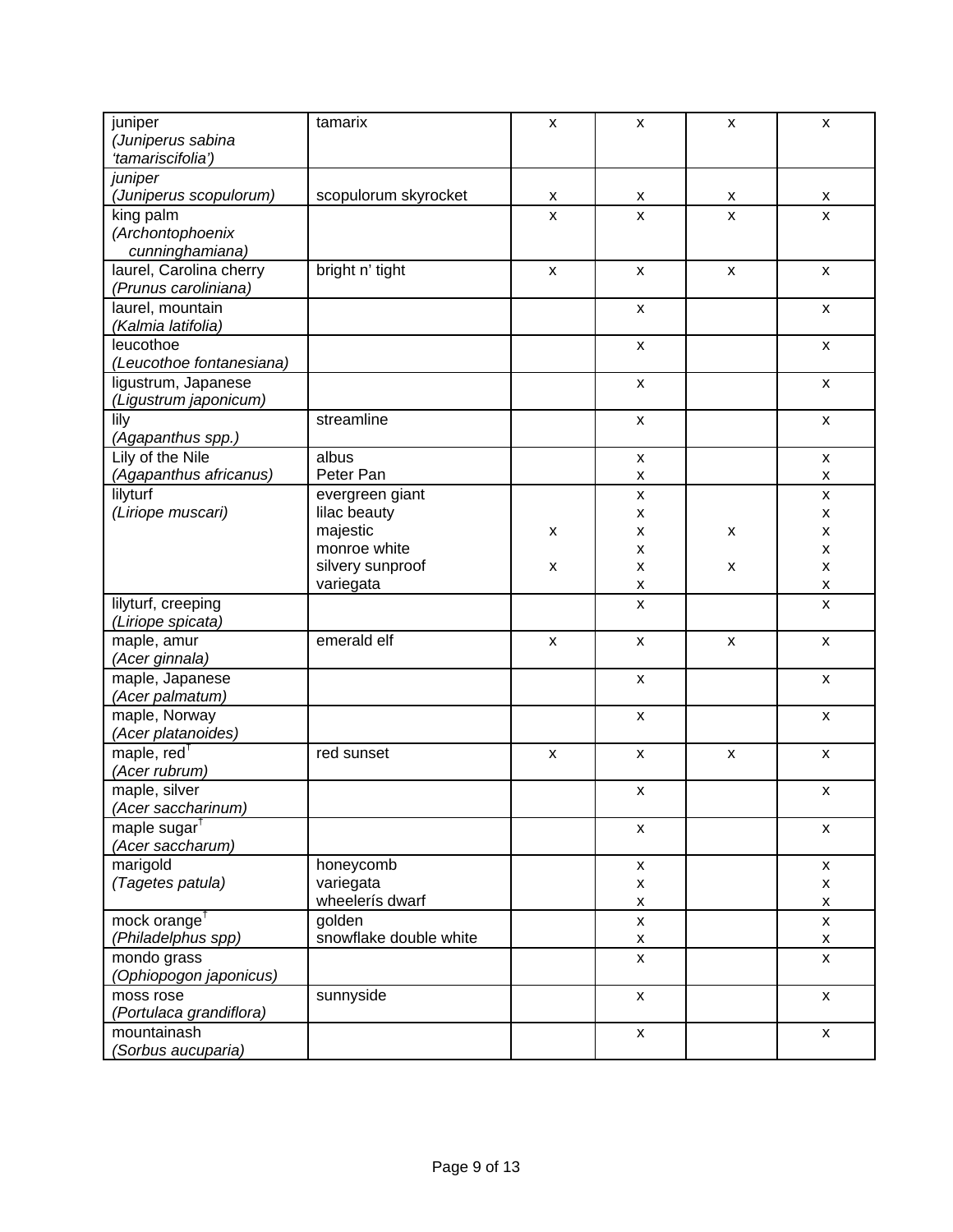| myrtle, crape<br>(Lagerstroemia indica)                   | faurei<br>langer<br>muskogee |                           | X<br>x<br>X        |                           | x<br>x<br>x        |
|-----------------------------------------------------------|------------------------------|---------------------------|--------------------|---------------------------|--------------------|
|                                                           | standard pink                |                           | X                  |                           | X                  |
| myrtle, wax<br>(Myrica californica)                       |                              |                           | X                  |                           | X                  |
| narcissus<br>(Narcissus spp.)                             |                              |                           | X                  |                           | $\mathsf{x}$       |
| oak, laurel<br>(Quercus laurifolia)                       |                              |                           | X                  |                           | $\mathsf{x}$       |
| oak, pin<br>(Quercus palustris)                           |                              |                           | X                  |                           | $\mathsf{x}$       |
| oak, red<br>(Quercus rubra)                               |                              |                           | $\pmb{\mathsf{X}}$ |                           | $\mathsf{x}$       |
| oak, southern<br>(Quercus virginiana)                     |                              |                           | X                  |                           | X                  |
| oak, willow<br>(Quercus phellos)                          |                              |                           | $\pmb{\mathsf{X}}$ |                           | $\mathsf{x}$       |
| oleander                                                  | hardy red                    |                           | $\pmb{\mathsf{x}}$ |                           | $\mathsf{x}$       |
| (Nerium oleander)                                         | petite pink                  |                           | X                  |                           | x                  |
|                                                           | sister agnes                 |                           | $\pmb{\mathsf{x}}$ |                           | $\pmb{\mathsf{X}}$ |
| osteospermum<br>(Osteospermum<br>fruticosum)              | whirligig                    |                           | X                  |                           | $\mathsf{x}$       |
| pachysandra<br>(Pachysandra terminalis)                   |                              |                           | X                  |                           | x                  |
| palm, bangalow<br>(Archontophoenix<br>cuninghamiana)      |                              |                           | $\pmb{\mathsf{X}}$ |                           | x                  |
| palm, queen<br>(Syagrus romanzoffianum)                   |                              | X                         | $\pmb{\mathsf{X}}$ | $\boldsymbol{\mathsf{x}}$ | X                  |
| pampas grass<br>(Cortaderia selloana)                     |                              |                           | $\pmb{\mathsf{X}}$ |                           | X                  |
| pansy<br>(Viola x wittrockiana)                           |                              |                           | $\pmb{\mathsf{x}}$ |                           | $\mathsf{x}$       |
| paper flower<br>(Bougainvillea glabra)                    | Barbara Karst                | $\boldsymbol{\mathsf{x}}$ | $\pmb{\times}$     | $\boldsymbol{\mathsf{x}}$ | $\mathsf{x}$       |
| $\overline{\mathsf{peach}}^{\dagger}$<br>(Prunus persica) |                              |                           | x                  |                           | x                  |
| periwinkle, dwarf<br>(Vinca minor)                        |                              |                           | X                  |                           | $\pmb{\mathsf{X}}$ |
| petunia<br>(Petunia x hybrida)                            | picoti                       |                           | $\mathsf{x}$       |                           | $\mathsf{x}$       |
| photinia, red tip<br>(Photinia x fraseri)                 |                              |                           | X                  |                           | $\mathsf{x}$       |
| pieris<br>(Pieris taiwanensis)                            |                              |                           | X                  |                           | $\mathsf{x}$       |
| pieris, Japanese<br>(Pieris japonica)                     | mountain fire                |                           | $\mathsf{x}$       |                           | $\mathsf{x}$       |
| pine, Afghan<br>(Pinus eldarica)                          |                              | X                         | X                  | X                         | X                  |
| pine, Austrian black<br>(Pinus nigra)                     |                              | $\mathsf{x}$              | X                  | $\boldsymbol{\mathsf{X}}$ | $\mathsf{x}$       |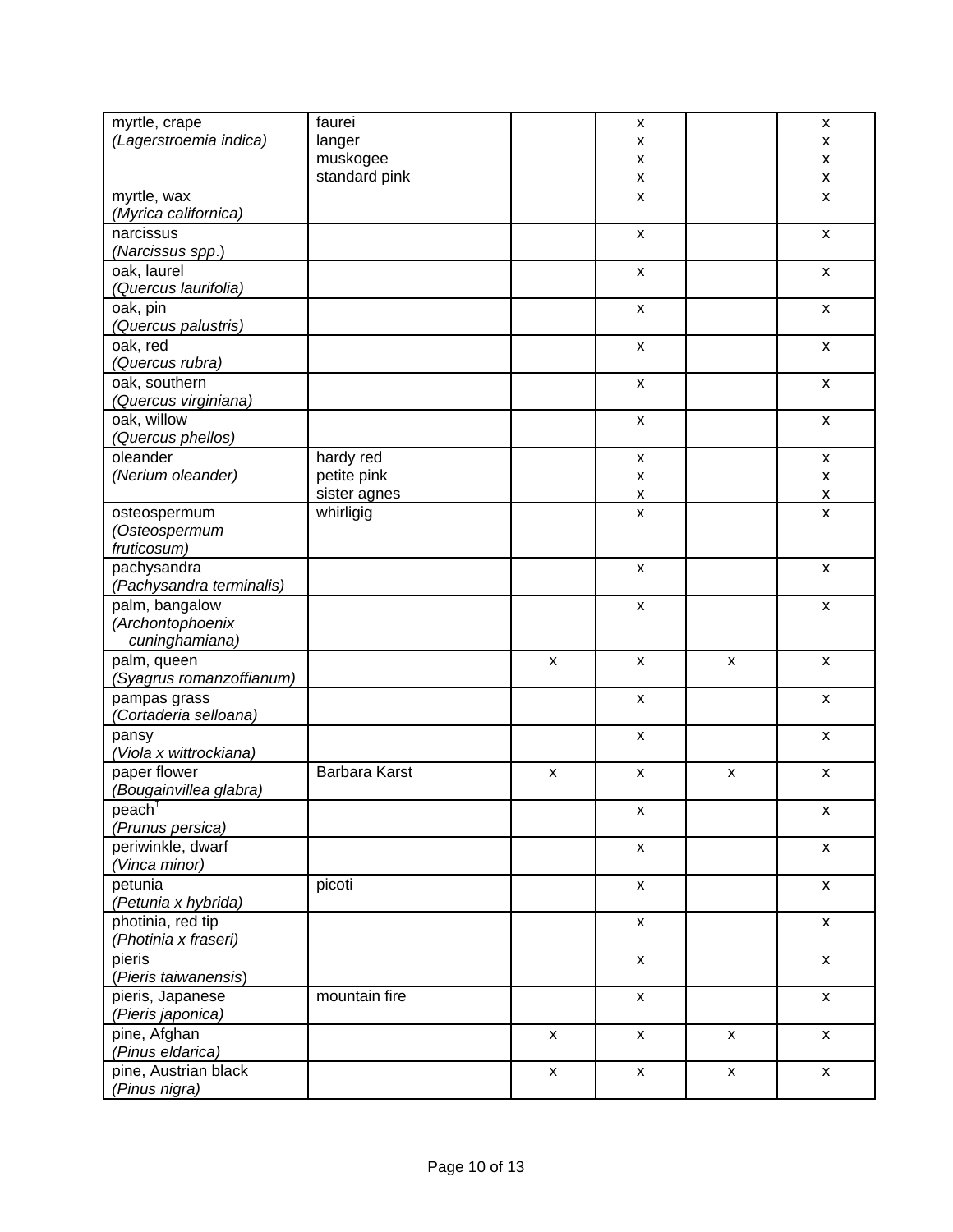| pine, Japanese black<br>(Pinus thunbergiia)             |                          |                           | $\boldsymbol{\mathsf{X}}$ |                | $\mathsf{x}$              |
|---------------------------------------------------------|--------------------------|---------------------------|---------------------------|----------------|---------------------------|
| pine, loblolly<br>(Pinus taeda)                         |                          |                           | $\pmb{\mathsf{X}}$        |                | $\pmb{\mathsf{x}}$        |
| pine, longleaf                                          |                          |                           | $\boldsymbol{\mathsf{X}}$ |                | $\mathsf{x}$              |
| (Pinus palustris)<br>pine, mugo or Swiss Mt.            |                          |                           | $\pmb{\mathsf{X}}$        |                | $\pmb{\mathsf{x}}$        |
| (Pinus mugo)<br>pine, Scotch                            |                          |                           | $\boldsymbol{\mathsf{X}}$ |                | $\mathsf{x}$              |
| (Pinus sylvestris)<br>pine, slash                       |                          |                           | $\pmb{\mathsf{X}}$        |                | $\pmb{\mathsf{x}}$        |
| (Pinus elliottii)                                       |                          |                           |                           |                |                           |
| pine, Virginia<br>(Pinus virginiana)                    |                          |                           | $\pmb{\mathsf{X}}$        |                | $\mathsf{x}$              |
| pine, white<br>(Pinus strobus)                          |                          | $\boldsymbol{\mathsf{x}}$ | $\pmb{\mathsf{X}}$        | $\pmb{\times}$ | $\pmb{\mathsf{x}}$        |
| pineapple, guava <sup>t</sup>                           |                          |                           | $\pmb{\mathsf{X}}$        |                | $\pmb{\mathsf{X}}$        |
| (Feijoa sellowiana)<br>pittosporum, tobira              |                          |                           |                           |                |                           |
| (Pittosporum tobira)                                    | Wheeler's dwarf          | X                         | X                         | X              | X                         |
| plumbago, cape<br>(Plumbago auriculata)                 | royal cape               | $\pmb{\mathsf{X}}$        | $\pmb{\mathsf{x}}$        | $\pmb{\chi}$   | $\mathsf{x}$              |
| potentilla                                              | abbotswood               |                           |                           |                |                           |
| (Potentilla fruticosa)<br>(Potentilla nepalensis)       |                          |                           | x<br>x                    |                | x<br>X                    |
| privet                                                  |                          |                           |                           |                |                           |
| (Ligustrum x vicaryii)<br>(Ligustrum japonicum)         | golden vicary<br>regal   |                           | x<br>X                    |                | x<br>X                    |
|                                                         | texanum                  | X                         | x                         | X              | x                         |
|                                                         | yellow tipped            |                           | x                         |                | X                         |
| privet, glossy<br>(Ligustrum lucidum)                   |                          |                           | X                         |                | X                         |
| Pyracantha or firethorn                                 |                          |                           |                           |                |                           |
| (Pyricantha x 'Gnome')                                  | gnome                    |                           | Х                         |                | x                         |
| (Pyricantha coccinea)<br>(Pyracantha koidzumii)         | lalandei<br>victory      | X                         | X<br>X                    | X              | $\pmb{\mathsf{x}}$<br>X   |
| queen palm                                              |                          |                           | $\boldsymbol{\mathsf{x}}$ |                | $\pmb{\mathsf{x}}$        |
| (Arecastrum                                             |                          |                           |                           |                |                           |
| rammanzoffianum)                                        |                          |                           |                           |                |                           |
| quince, Japanese <sup>t</sup><br>(Chaenomeles japonica) |                          |                           | x                         |                | X                         |
| Rhododendron                                            | album                    |                           | $\mathsf{x}$              |                | $\boldsymbol{\mathsf{x}}$ |
| (Rhododendron spp)                                      | Cunningham white         |                           | x                         |                | X                         |
|                                                         | <b>PJM</b><br>purple gem |                           | $\pmb{\mathsf{x}}$        |                | $\pmb{\mathsf{x}}$        |
|                                                         | silvery pink             |                           | $\pmb{\mathsf{X}}$<br>X   |                | X<br>X                    |
| rhododendron, Carolina                                  |                          |                           | $\pmb{\mathsf{X}}$        |                | $\pmb{\mathsf{x}}$        |
| (Rhododendron                                           |                          |                           |                           |                |                           |
| carolinianum)                                           |                          |                           |                           |                |                           |
| rhododendron, catawba<br>(Rhododendron                  |                          |                           | $\mathsf{x}$              |                | X                         |
| catawbiense)                                            |                          |                           |                           |                |                           |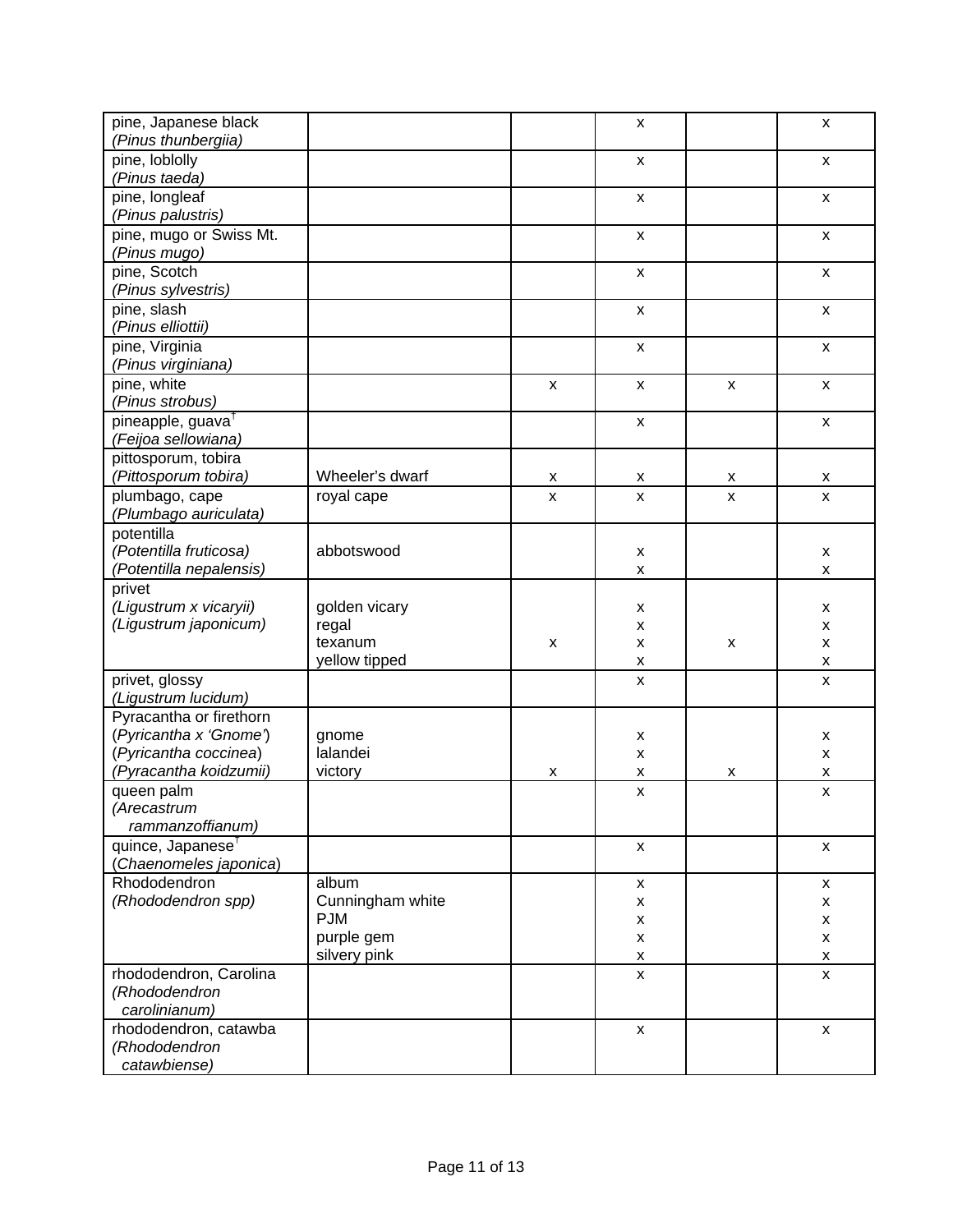| rhododendron, rhodie max<br>- rosebay |                     |                           | X                  |                           | x                         |
|---------------------------------------|---------------------|---------------------------|--------------------|---------------------------|---------------------------|
| (Rhododendron maximum)                |                     |                           |                    |                           |                           |
| ribbon grass                          |                     |                           | X                  |                           | X                         |
| (Phalaris arundinacea)                |                     |                           |                    |                           |                           |
| rockcress                             | snowcap             |                           | $\pmb{\mathsf{X}}$ |                           | $\mathsf{x}$              |
| (Arabis caucaisca )                   |                     |                           |                    |                           |                           |
| rose <sup>†</sup>                     | luta                |                           | $\mathsf{x}$       |                           | X                         |
| (Rosa banksiae)                       |                     |                           |                    |                           |                           |
| rose, knockout shrub                  | knockout            | $\boldsymbol{\mathsf{x}}$ | X                  | $\boldsymbol{\mathsf{x}}$ | X                         |
| (Rosa spp. hybrid)                    |                     |                           |                    |                           |                           |
| rosemary <sup>1</sup>                 |                     |                           | X                  |                           | X                         |
| (Rosmarinus officinalis)              |                     |                           |                    |                           |                           |
| rosemary, bog                         | nana                |                           | $\mathsf{x}$       |                           | X                         |
| (Andromeda polifolia)                 |                     |                           |                    |                           |                           |
| salvia                                | rhea                |                           | X                  |                           | X                         |
| (Salvia farinacea)                    |                     |                           |                    |                           |                           |
| sedum                                 | dragon blood red    |                           | $\pmb{\mathsf{X}}$ |                           | $\mathsf{x}$              |
| (Sedum spurium)                       | red carpet          |                           | X                  |                           | x                         |
|                                       | yellow              |                           | X                  |                           | X                         |
| smoketree, royal purple               | royal purple        |                           | $\pmb{\times}$     |                           | X                         |
| (Cotinus coggygria)                   |                     |                           |                    |                           |                           |
| snapdragon                            |                     |                           | $\pmb{\times}$     |                           | $\mathsf{x}$              |
| (Antirrhinum spp.)                    |                     |                           |                    |                           |                           |
| snowball, common                      | sterile             | $\pmb{\mathsf{X}}$        | $\pmb{\mathsf{x}}$ | $\boldsymbol{\mathsf{x}}$ | X                         |
| (Viburmum opulus)                     |                     |                           |                    |                           |                           |
| sourwood                              |                     |                           | X                  |                           | x                         |
| (Oxydendrum arboreum)                 |                     |                           |                    |                           |                           |
| spiraea                               | fanall              |                           | $\pmb{\mathsf{x}}$ |                           | $\boldsymbol{\mathsf{x}}$ |
| (Astilbe X arendsii)                  |                     |                           |                    |                           |                           |
| spiraea                               | Anthony Waterer red |                           | X                  |                           | x                         |
| (Spiraea spp.)                        | dolchica            |                           | X                  |                           | x                         |
|                                       | froebeli pink       |                           | x                  |                           | x                         |
|                                       | goldenflame red     |                           | X                  |                           | x                         |
|                                       | snowmound white     |                           | X                  |                           | x                         |
|                                       | Van Houtte white    |                           | Χ                  |                           | Χ                         |
| spiraea, garland                      |                     |                           | $\pmb{\mathsf{X}}$ |                           | $\pmb{\times}$            |
| (Spiraea x arguta)                    |                     |                           |                    |                           |                           |
| spruce, Black Hills                   |                     |                           | X                  |                           | $\boldsymbol{\mathsf{x}}$ |
| (Picea glauca var densata)            |                     |                           |                    |                           |                           |
| spruce, Colorado blue                 | glauca              | $\pmb{\mathsf{X}}$        | X                  | $\pmb{\mathsf{X}}$        | $\mathsf{x}$              |
| (Picea pungens)                       |                     |                           |                    |                           |                           |
| spruce, Norway                        |                     |                           | X                  |                           | $\mathsf{x}$              |
| (Picea abies)                         |                     |                           |                    |                           |                           |
| spruce, white                         | conica              |                           | X                  |                           | X                         |
| (Picea glauca)                        |                     |                           |                    |                           |                           |
| sweetflag grass                       |                     |                           | $\mathsf{x}$       |                           | $\mathsf{x}$              |
| (Acorus calimus)                      |                     |                           |                    |                           |                           |
| sweetgum                              |                     |                           | X                  |                           | x                         |
| (Liquidambar styraciflua)             |                     |                           |                    |                           |                           |
| sycamore, American                    |                     |                           | X                  |                           | $\mathsf{x}$              |
| (Platanus occidentalis)               |                     |                           |                    |                           |                           |